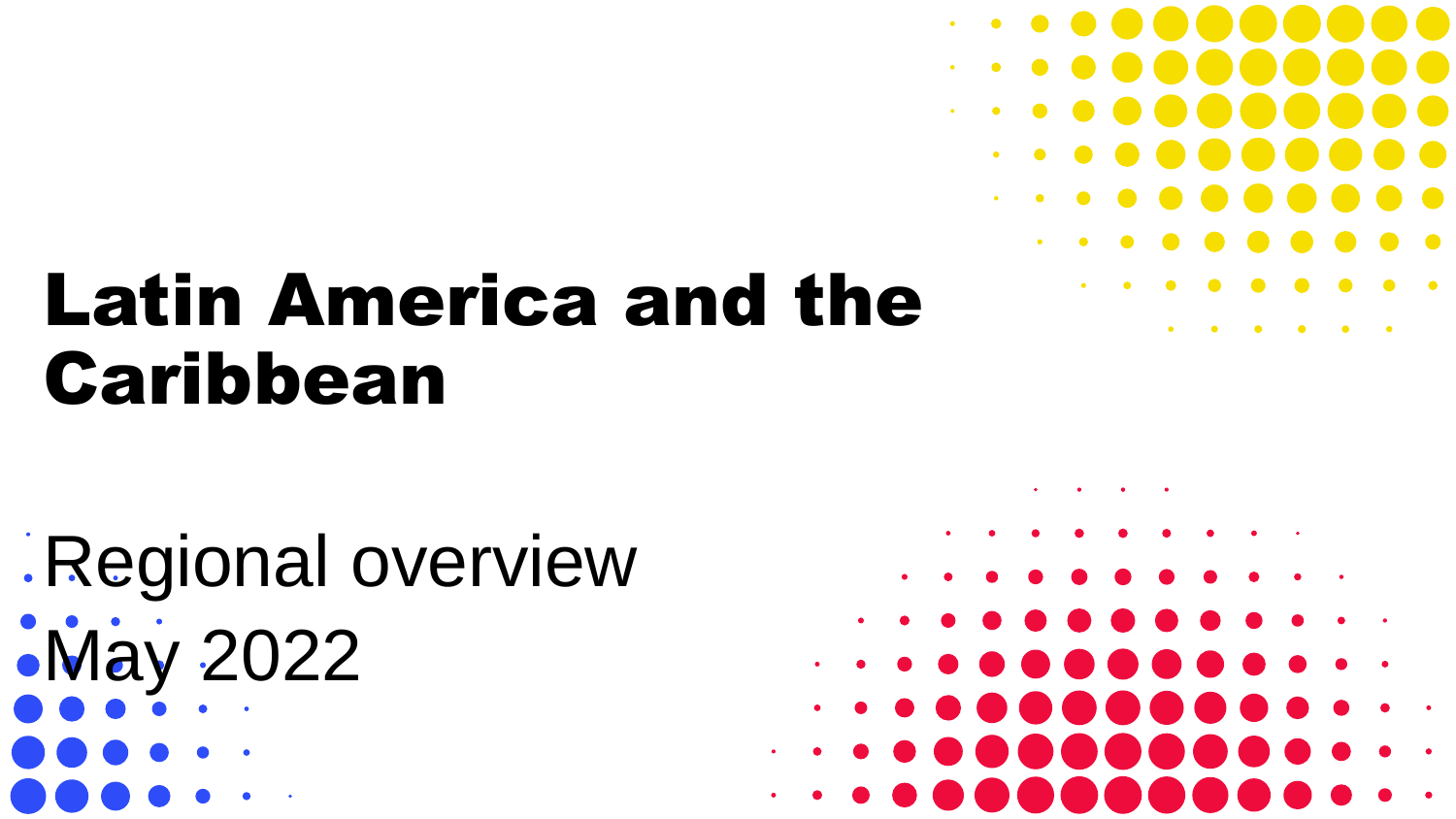#### Table of content

- Portfolio overview
- Funding requests update
- Programmatic trends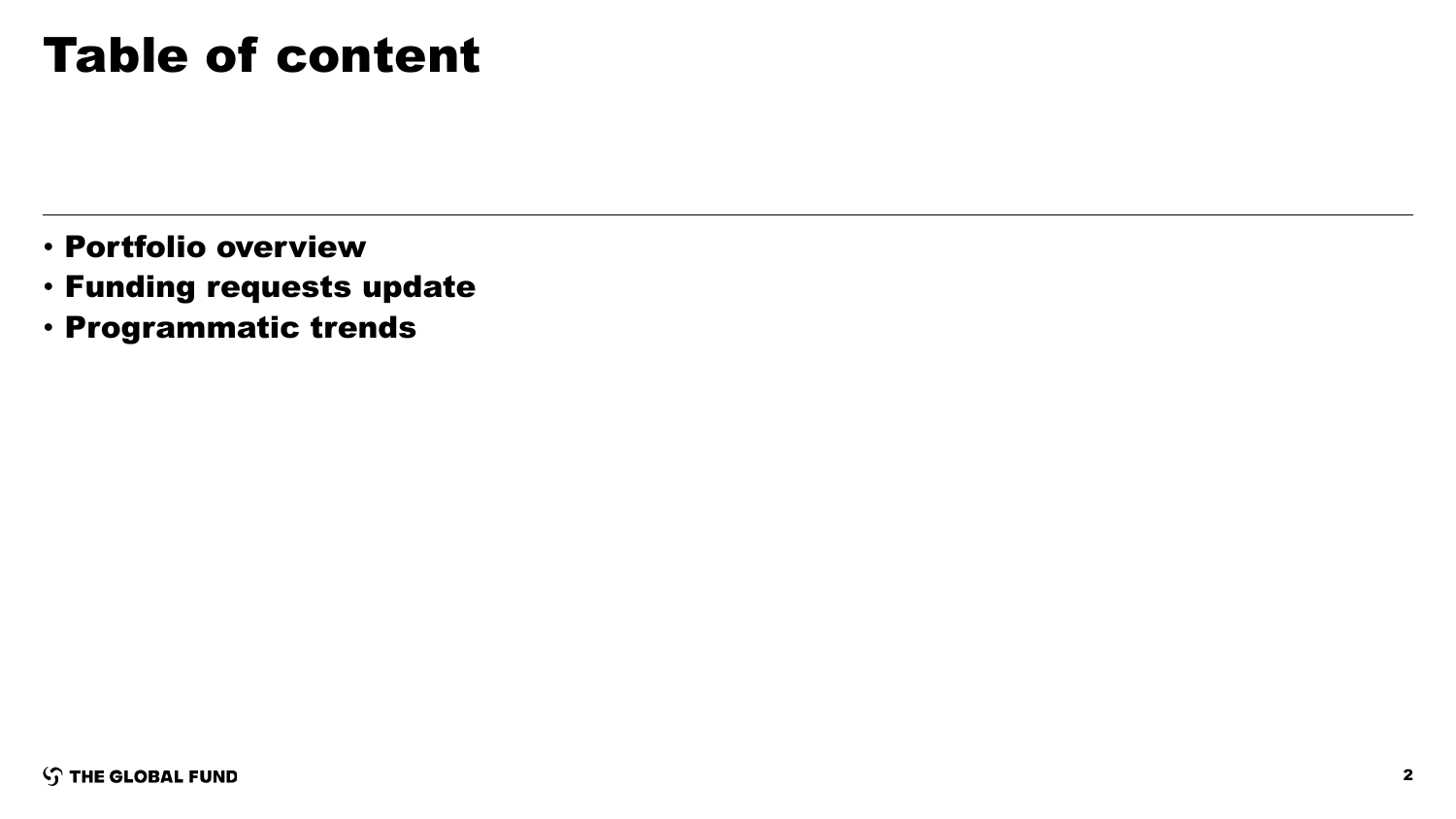### Global Fund lifetime investments in the LAC region

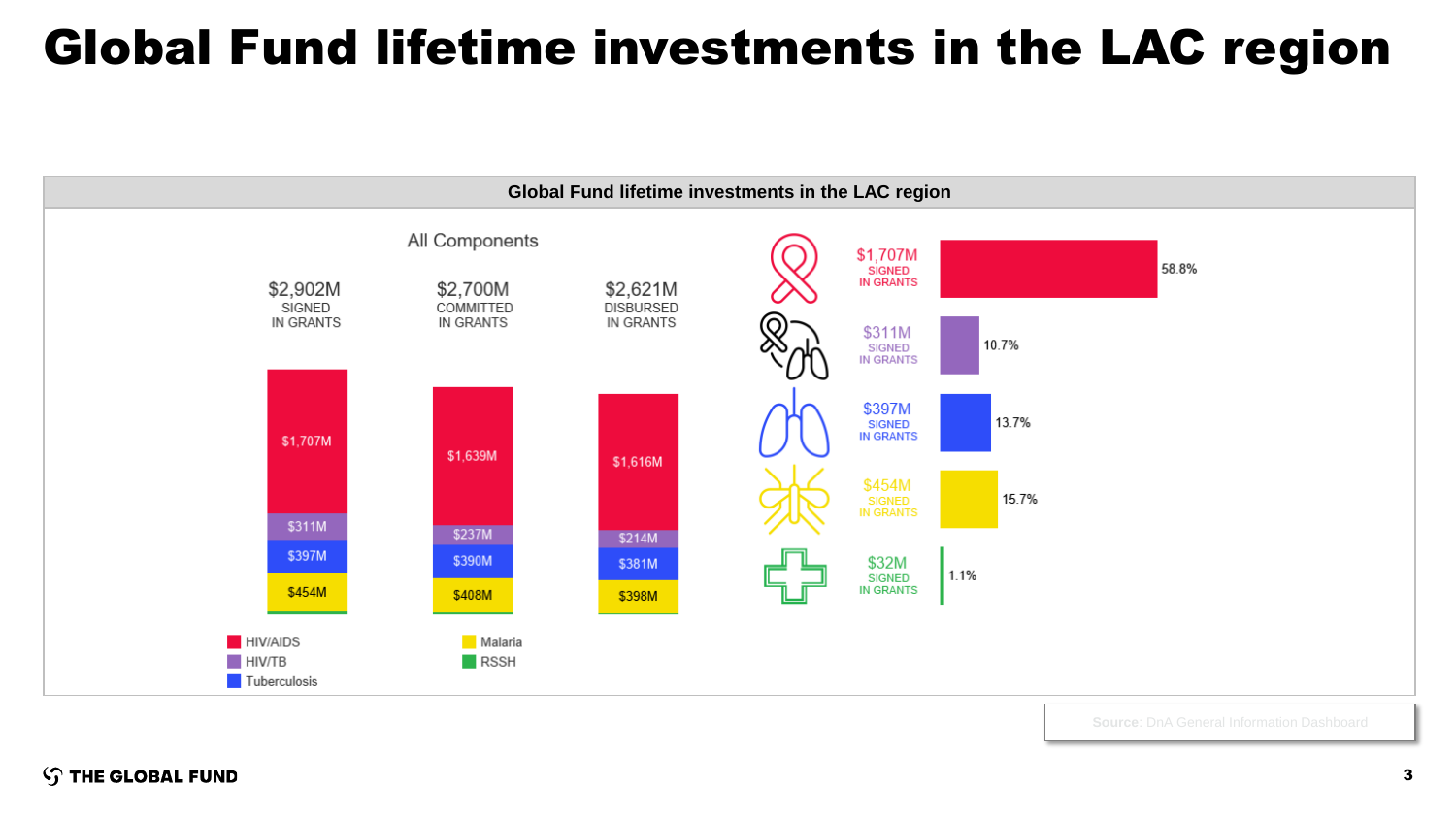#### Investment Flow: Allocation cycle 2020-22





4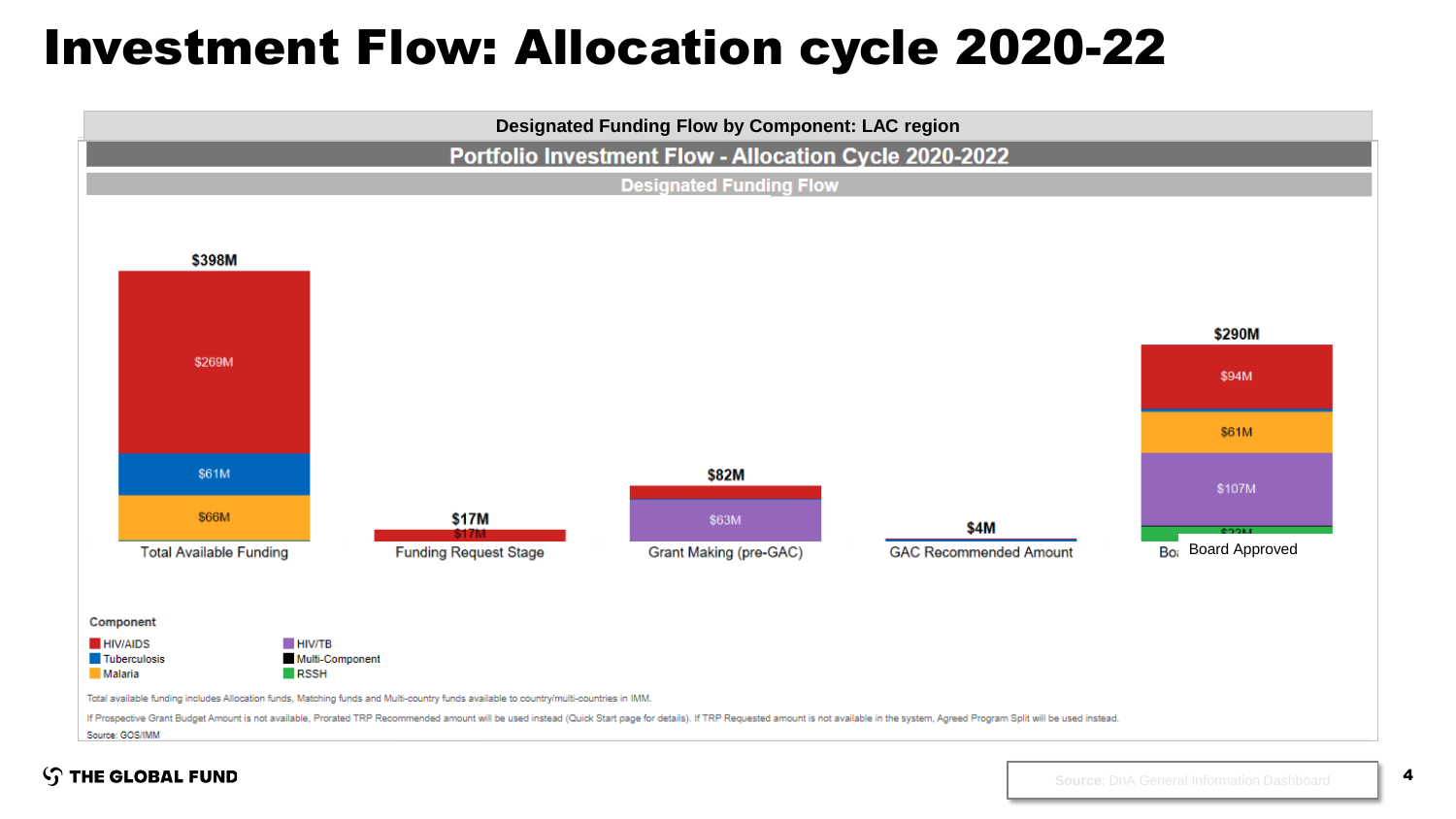### Absorption in LAC 2017-2019



Since Global Fund Creation (2003) | Data Source: GOS and GFS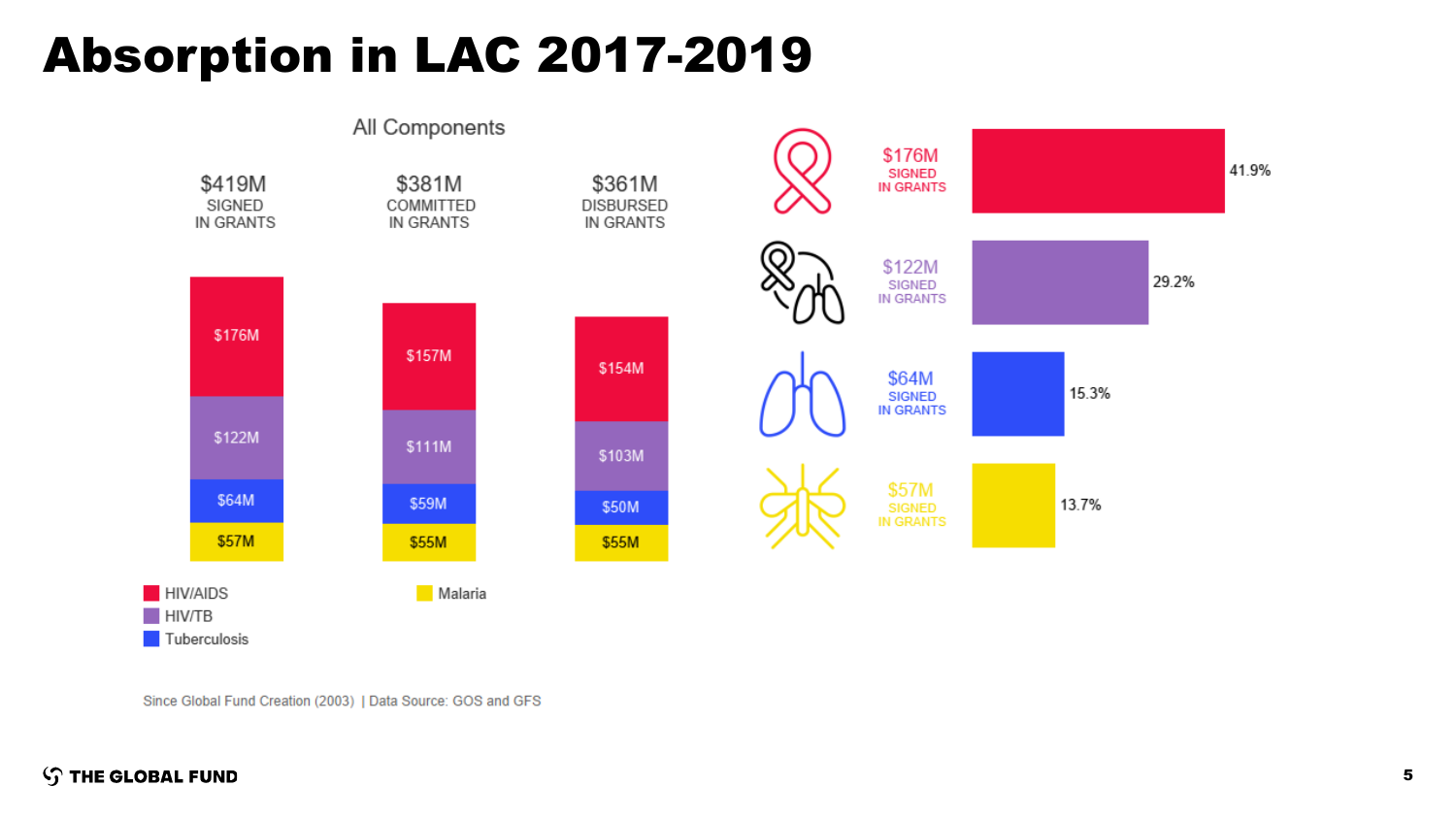### Absorption in LAC 2020-2022



Since Global Fund Creation (2003) | Data Source: GOS and GFS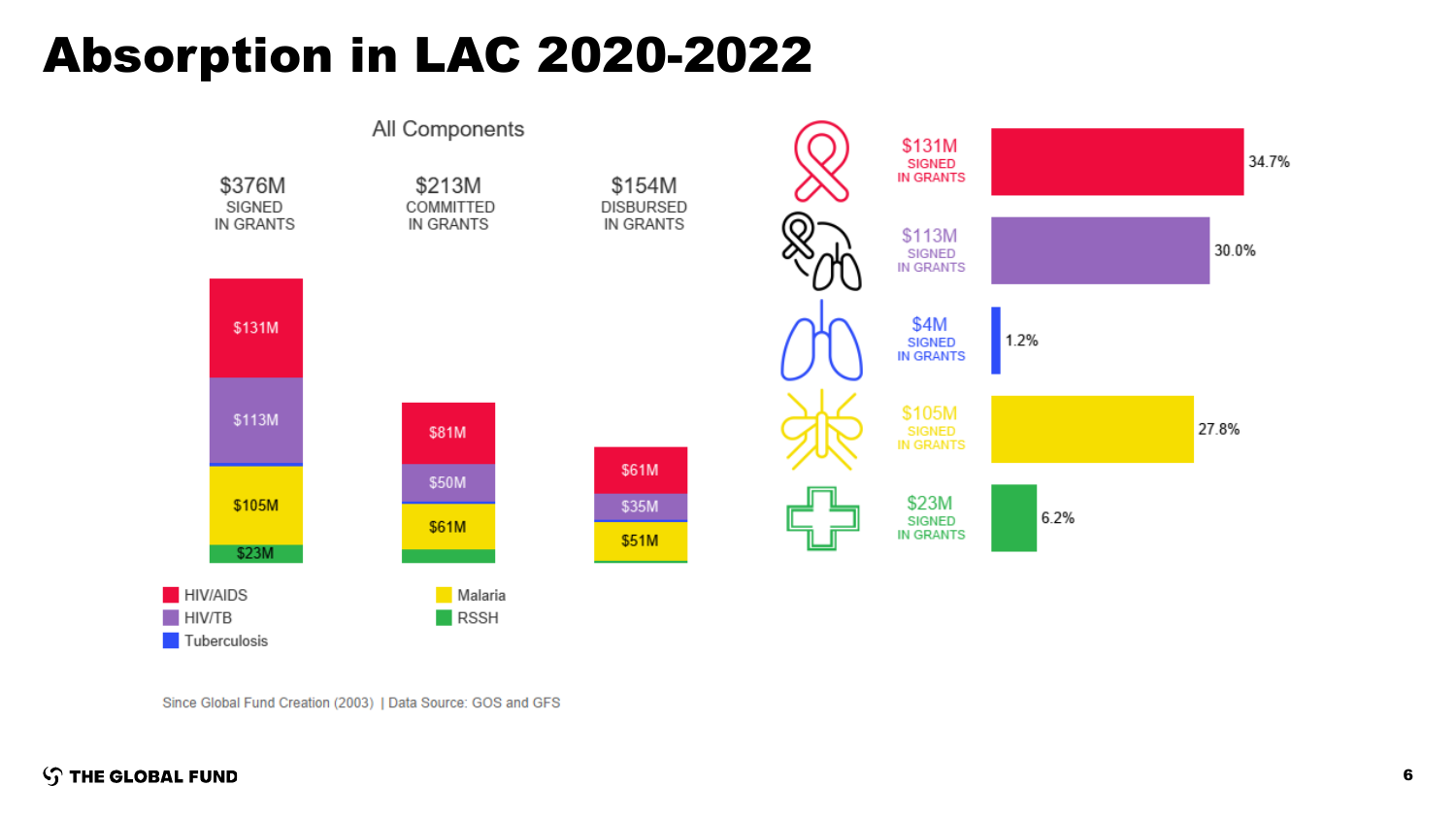## Global Fund LAC investment: disbursement trends

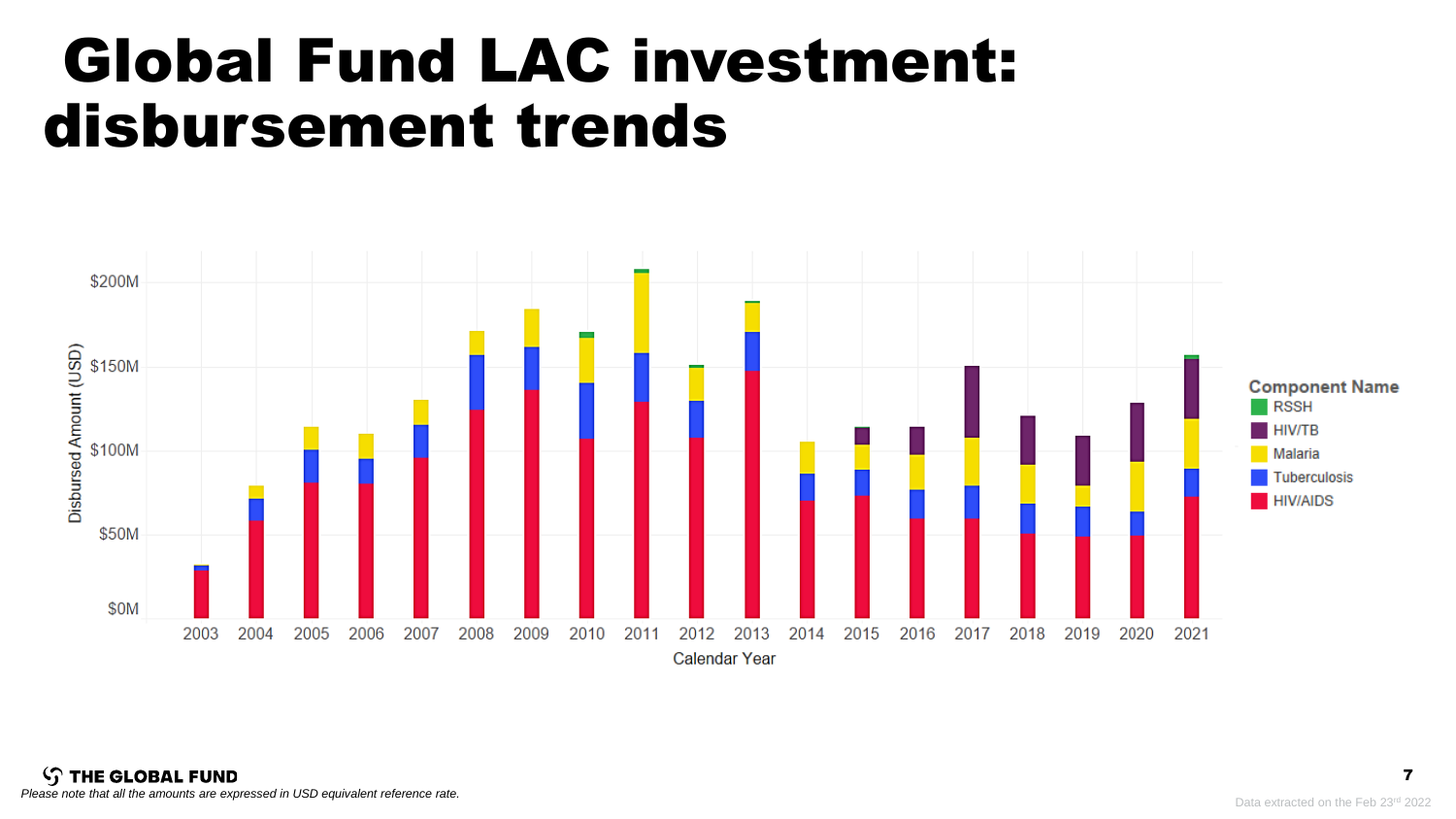#### Global Fund LAC investment: active portfolio overview



## **\$532.3M**

Total signed amount **37 active grants**

> (including 6 multicountry grants)

| Signed & Disbursed amounts |                    |  |  |
|----------------------------|--------------------|--|--|
|                            | (USD equ ref rate) |  |  |

|                     | <b>Signed</b> |          | <b>Disbursed</b> |
|---------------------|---------------|----------|------------------|
| <b>HIV/AIDS</b>     |               | \$198.3M | \$116.7M         |
| <b>HIV/TB</b>       |               | \$139.6M | \$51.9M          |
| <b>Tuberculosis</b> |               | \$54.0M  | \$38.1M          |
| <b>Malaria</b>      |               | \$116.9M | \$62.4M          |
| <b>RSSH</b>         |               | \$23.5M  | \$3.2M           |

#### **STHE GLOBAL FUND**

*Please note that all the amounts are expressed in USD equivalent reference rate.*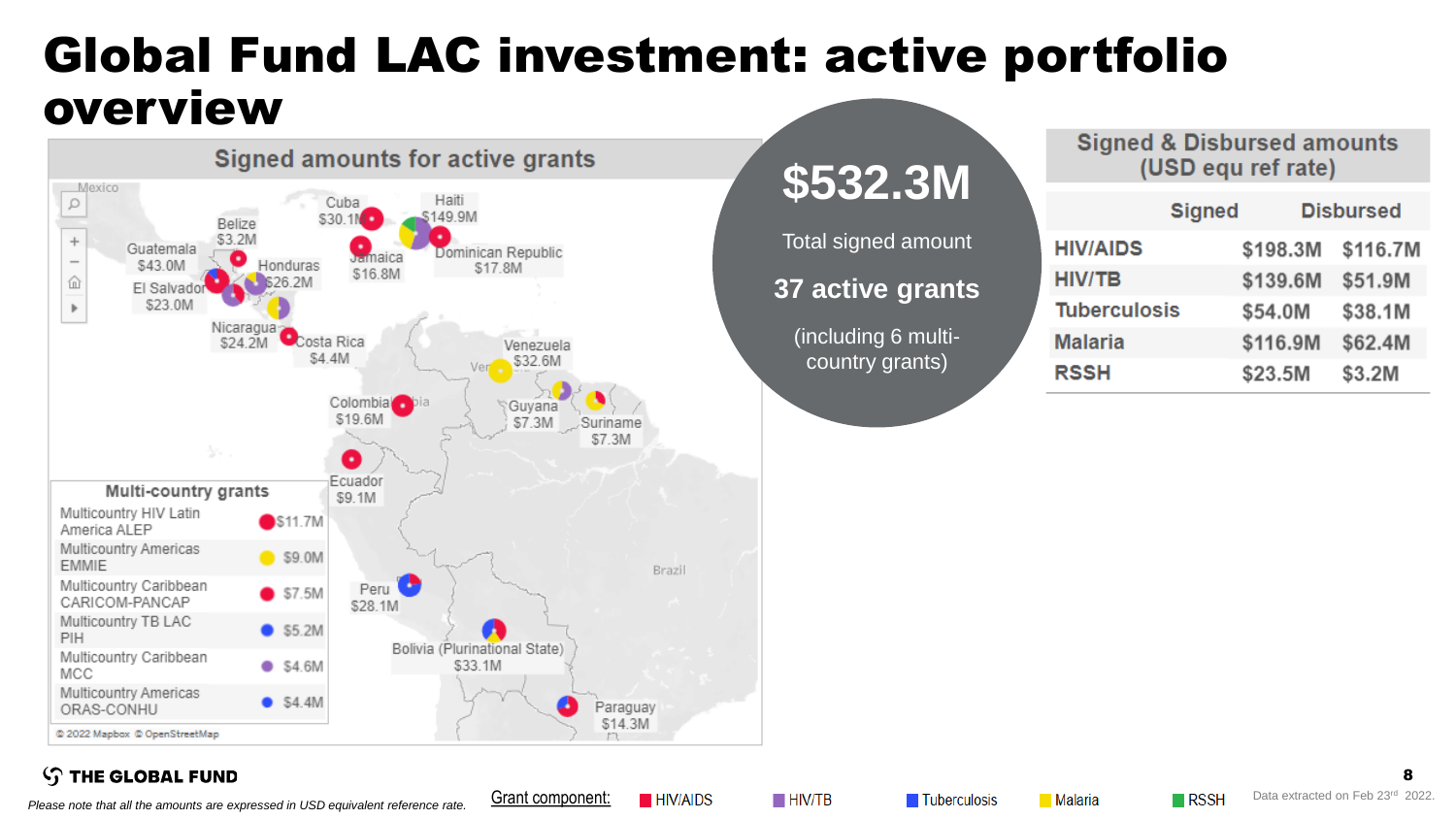#### C19RM 2021 award



\*Total amount includes 6 multi-country grants, with a COVID-19 awarded amount of \$7.4M.

#### **STHE GLOBAL FUND**



\$29.6M

Please note that all the amounts are expressed in USD equivalent reference rate. **Exerced 10** SO.OM **CONSIDER SO.OM SOLOM SOLOM SOLOM SOLOM SOLOM SOLOM Data extracted on Feb 4rd 2022.**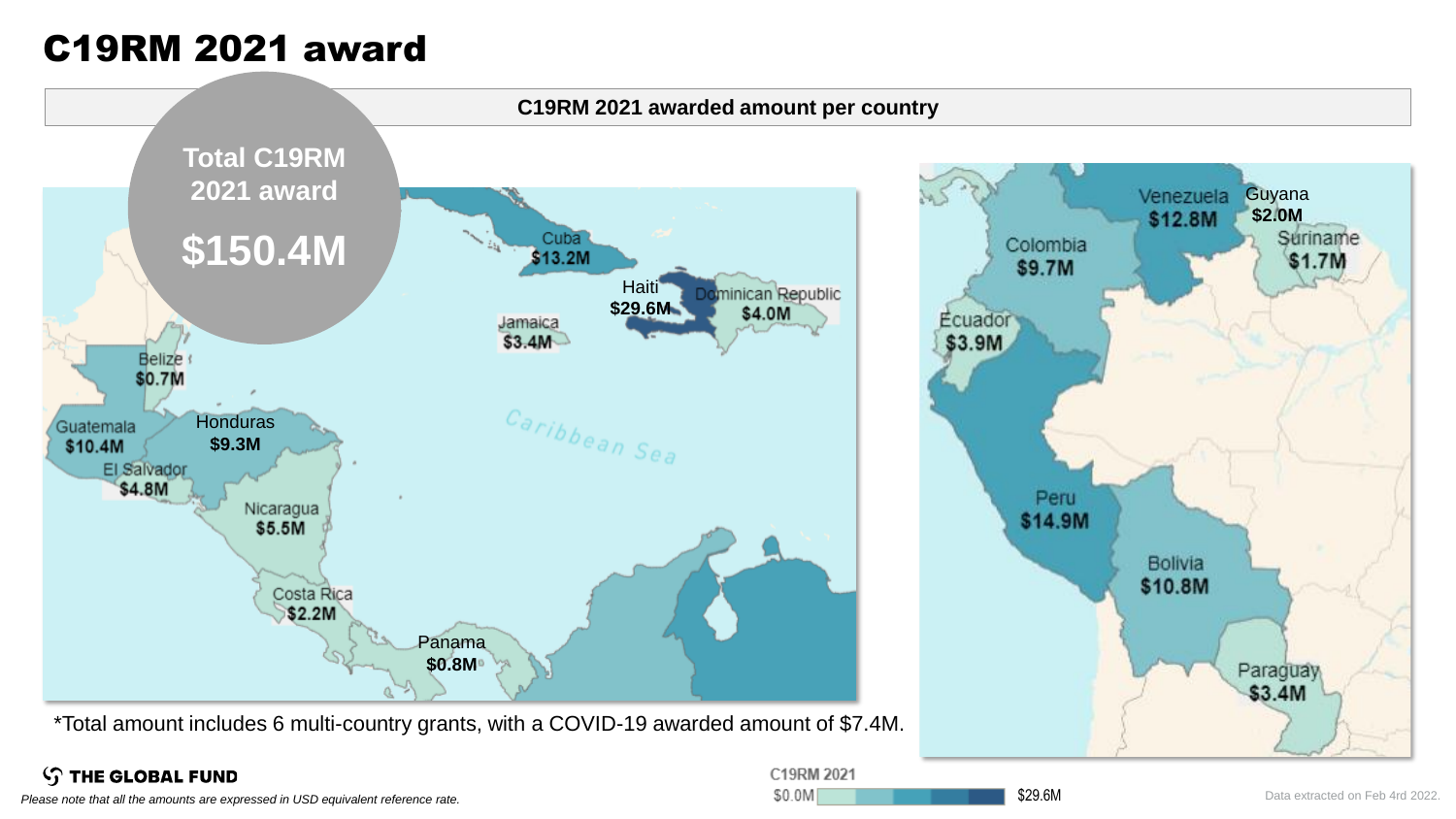#### 2020-2022 Funding Requests, TRP approved

| <b>Technical Review Panel</b>  |                      |                             |                       |                                  |                        |                       |
|--------------------------------|----------------------|-----------------------------|-----------------------|----------------------------------|------------------------|-----------------------|
| Window 1                       | Window 2             | Window 3                    | Window 4              | Window 5                         | Window 6               | Window <sub>7</sub>   |
| Cuba HIV                       | Paraguay HIV         | Costa Rica HIV              | El Salvador HIV       | <b>Belize HIV/TB</b>             | Guatemala TB           | Ecuador HIV           |
| Haiti HIV/TB,<br>Malaria, RSSH | Suriname Malaria     | Guatemala<br><b>Malaria</b> | <b>El Salvador TB</b> | <b>Bolivia Malaria</b>           | <b>Honduras HIV/TB</b> | Honduras HIV/TB       |
| <b>Honduras Malaria</b>        | Venezuela<br>Malaria |                             | Guyana HIV/TB         | Dominican<br><b>Republic HIV</b> | <b>OECS HIV/TB</b>     | <b>Bolivia HIV/TB</b> |
| Guatemala HIV                  |                      | Nicaragua HIV/TB            | Nicaragua Malaria     | Peru HIV/TB                      | Guyana malaria         |                       |
| <b>ORAS TB</b>                 |                      | Suriname HIV/TB             | Jamaica HIV           |                                  | Colombia HIV           |                       |

Caricom/PANCAP and ALEP approved by GAC for continuation, with conditions